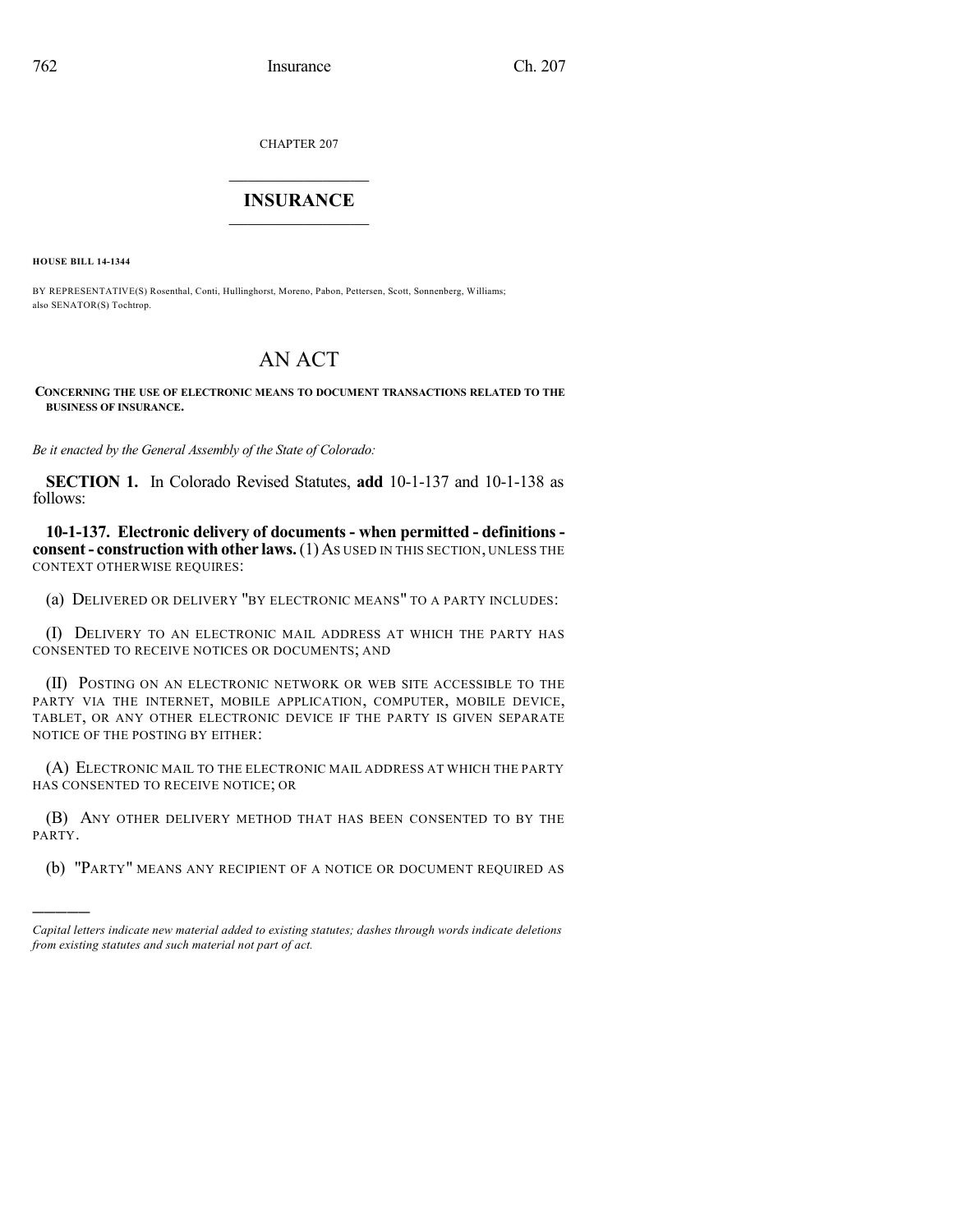## Ch. 207 Insurance 763

PART OF AN INSURANCE TRANSACTION. THE TERM INCLUDES AN APPLICANT, AN INSURED, A POLICYHOLDER, AND AN ANNUITY CONTRACT HOLDER.

(2) SUBJECT TO SUBSECTION (4) OF THIS SECTION, ANY NOTICE TO A PARTY OR ANY OTHER DOCUMENT REQUIRED UNDER APPLICABLE LAW IN AN INSURANCE TRANSACTION OR THAT IS TO SERVE AS EVIDENCE OF INSURANCE COVERAGE MAY BE DELIVERED, STORED, AND PRESENTED BY ELECTRONIC MEANS IF IT MEETS THE REQUIREMENTS OFTHE "UNIFORM ELECTRONIC TRANSACTIONSACT",ARTICLE 71.3 OF TITLE 24, C.R.S.

(3) DELIVERY OF A NOTICE OR DOCUMENT IN ACCORDANCE WITH THIS SECTION IS EQUIVALENT TO ANY DELIVERY METHOD REQUIRED UNDER APPLICABLE LAW, INCLUDING DELIVERY BY FIRST CLASS MAIL; FIRST CLASS MAIL, POSTAGE PREPAID; CERTIFIED MAIL; CERTIFICATE OF MAIL; OR CERTIFICATE OF MAILING.

(4) A NOTICE OR DOCUMENT MAY BE DELIVERED BY ELECTRONIC MEANS BY AN INSURER TO A PARTY UNDER THIS SECTION IF:

(a) THE PARTY HAS AFFIRMATIVELY CONSENTED TO THAT METHOD OF DELIVERY AND HAS NOT WITHDRAWN THE CONSENT;

(b) THE PARTY, BEFORE GIVING CONSENT, IS PROVIDED WITH A CLEAR AND CONSPICUOUS STATEMENT INFORMING THE PARTY OF:

(I) ANY RIGHT OR OPTION OF THE PARTY TO HAVE THE NOTICE OR DOCUMENT PROVIDED OR MADE AVAILABLE IN PAPER OR ANOTHER NONELECTRONIC FORM;

(II) THE RIGHT OF THE PARTY TO WITHDRAW CONSENT TO HAVE A NOTICE OR DOCUMENT DELIVERED BY ELECTRONIC MEANS AND ANY CONDITIONS OR CONSEQUENCES IMPOSED IF THE CONSENT IS WITHDRAWN;

(III) WHETHER THE PARTY'S CONSENT APPLIES:

(A) ONLY TO THE PARTICULAR TRANSACTION AS TO WHICH THE NOTICE OR DOCUMENT MUST BE GIVEN; OR

(B) TO IDENTIFIED CATEGORIES OF NOTICES OR DOCUMENTS THAT MAY BE DELIVERED BY ELECTRONIC MEANS DURING THE COURSE OF THE PARTY'S RELATIONSHIP WITH THE INSURER;

(IV) THE MEANS, AFTER CONSENT IS GIVEN, BY WHICH THE PARTY MAY OBTAIN A PAPER COPY OF A NOTICE OR DOCUMENT DELIVERED BY ELECTRONIC MEANS; AND

(V) THE PROCEDURE A PARTY MUST FOLLOW TO WITHDRAW CONSENT TO HAVE A NOTICE OR DOCUMENT DELIVERED BY ELECTRONIC MEANS AND TO UPDATE INFORMATION NEEDED TO CONTACT THE PARTY ELECTRONICALLY;

(c) THE PARTY:

(I) BEFORE GIVING CONSENT,IS PROVIDED WITH A STATEMENT OF THE HARDWARE AND SOFTWARE REQUIREMENTS FOR ACCESS TO AND RETENTION OF A NOTICE OR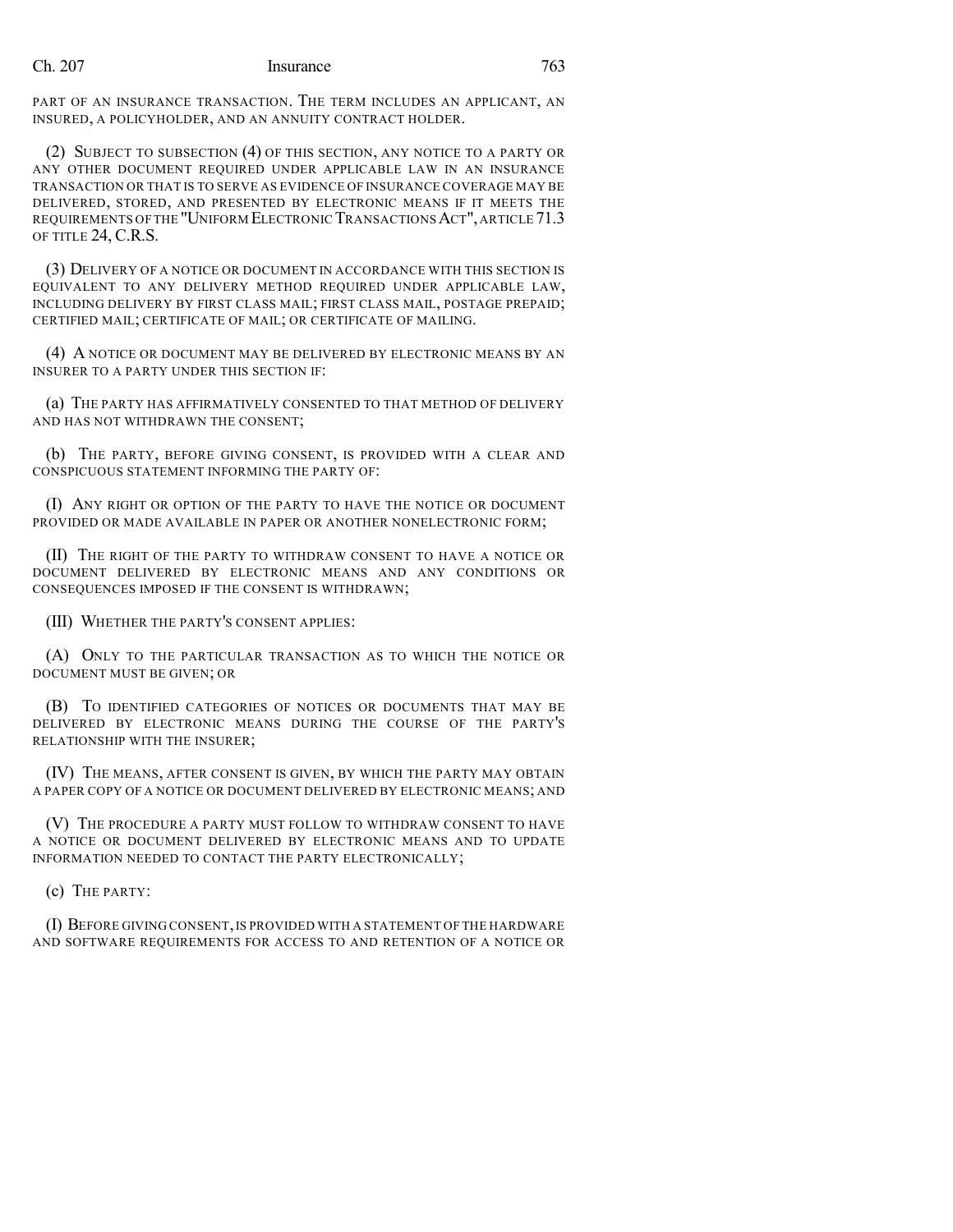DOCUMENT DELIVERED BY ELECTRONIC MEANS; AND

(II) CONSENTS ELECTRONICALLY, OR CONFIRMS CONSENT ELECTRONICALLY, IN A MANNER THAT REASONABLY DEMONSTRATES THAT THE PARTY CAN ACCESS INFORMATION IN THE ELECTRONIC FORM THAT WILL BE USED FOR NOTICES OR DOCUMENTS DELIVERED BY ELECTRONIC MEANS AS TO WHICH THE PARTY HAS GIVEN CONSENT; AND

(d) IF, AFTER THE PARTY CONSENTS, A CHANGE IN THE HARDWARE OR SOFTWARE REQUIREMENTS NEEDED TO ACCESS OR RETAIN A NOTICE OR DOCUMENT DELIVERED BY ELECTRONIC MEANS CREATES A MATERIAL RISK THAT THE PARTY WILL NOT BE ABLE TO ACCESS OR RETAIN A SUBSEQUENT NOTICE OR DOCUMENT TO WHICH THE CONSENT APPLIES, THE INSURER:

(I) PROVIDES THE PARTY WITH A STATEMENT OF:

(A) THE REVISED HARDWARE AND SOFTWARE REQUIREMENTS FOR ACCESS TO AND RETENTION OF A NOTICE OR DOCUMENT DELIVERED BY ELECTRONIC MEANS; AND

(B) THE RIGHT OF THE PARTY TO WITHDRAW CONSENT WITHOUT THE IMPOSITION OF ANY CONDITION OR CONSEQUENCE THAT WAS NOT DISCLOSED UNDER SUBPARAGRAPH (II) OF PARAGRAPH (b) OF THIS SUBSECTION (4); AND

(II) PROVIDES THE PARTY WITH A COMPLETE AND UPDATED VERSION OF THE INFORMATION LISTED IN PARAGRAPH (b) OF THIS SUBSECTION (4).

(5) THIS SECTION DOES NOT AFFECT ANY REQUIREMENT RELATED TO THE CONTENT OR TIMING OF A NOTICE OR OTHER DOCUMENT REQUIRED UNDER APPLICABLE LAW.

(6) IF A PROVISION OF THIS TITLE OR OTHER APPLICABLE LAW REQUIRING A NOTICE OR DOCUMENT TO BE PROVIDED TO A PARTY EXPRESSLY REQUIRES VERIFICATION OR ACKNOWLEDGMENT OF RECEIPT OF THE NOTICE OR DOCUMENT, THE NOTICE OR DOCUMENT MAY BE DELIVERED BY ELECTRONIC MEANS ONLY IF THE METHOD USED PROVIDES FOR VERIFICATION OR ACKNOWLEDGMENT OF RECEIPT.

(7) THE LEGAL EFFECTIVENESS,VALIDITY,OR ENFORCEABILITY OFANY CONTRACT OR POLICY OF INSURANCE EXECUTED BY A PARTY SHALL NOT BE DENIED SOLELY BECAUSE OF THE FAILURE TO OBTAIN ELECTRONIC CONSENT OR CONFIRMATION OF CONSENT OF THE PARTY IN ACCORDANCE WITH SUBPARAGRAPH (II) OF PARAGRAPH (c) OF SUBSECTION (4) OF THIS SECTION.

(8) (a) A WITHDRAWAL OF CONSENT BY A PARTY:

(I) DOES NOT AFFECT THE LEGAL EFFECTIVENESS, VALIDITY, OR ENFORCEABILITY OF A NOTICE OR DOCUMENT DELIVERED BY ELECTRONIC MEANS TO THE PARTY BEFORE THE WITHDRAWAL OF CONSENT IS EFFECTIVE; AND

(II) IS EFFECTIVE WITHIN A REASONABLE PERIOD OF TIME AFTER RECEIPT OF THE WITHDRAWAL BY THE INSURER.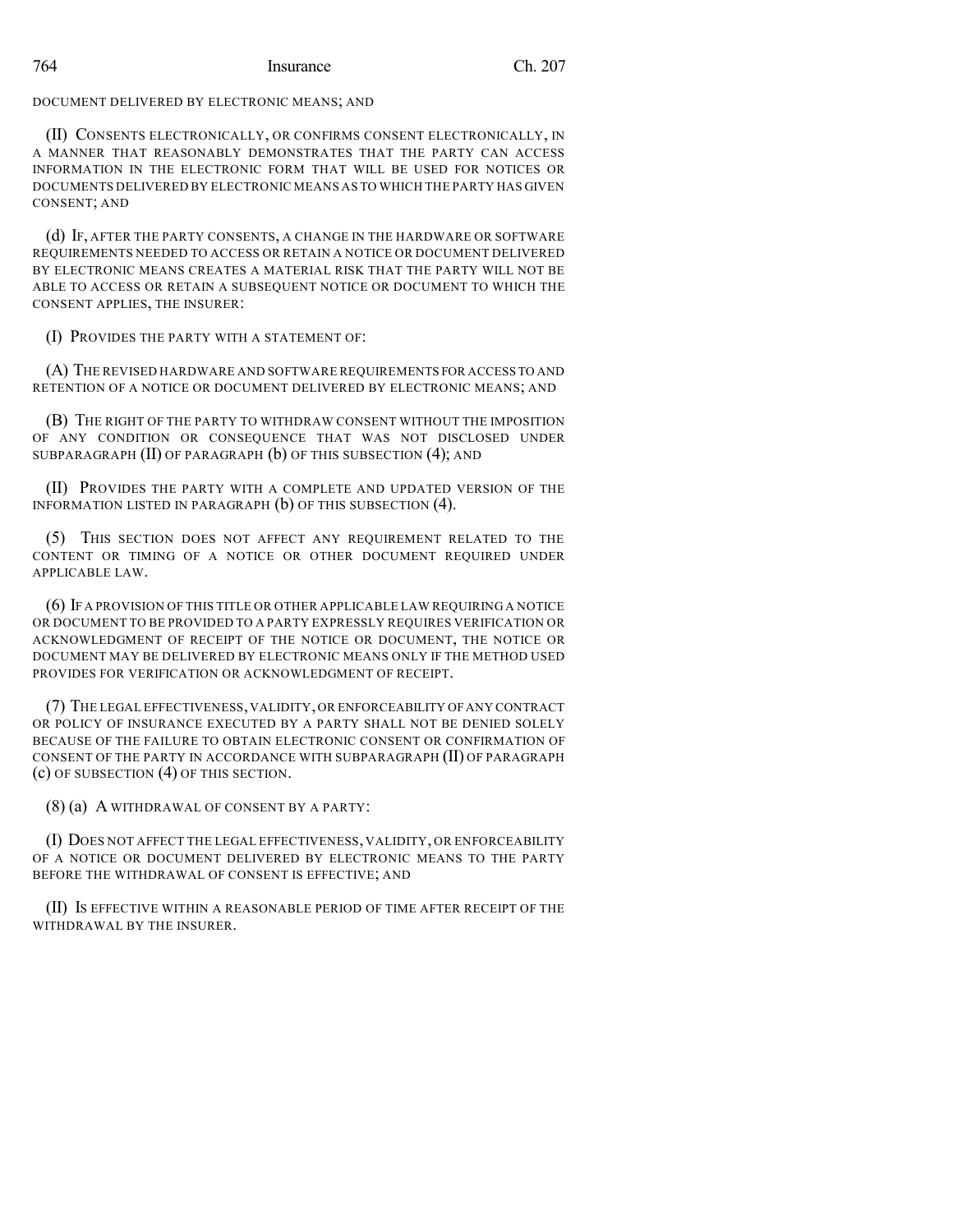## Ch. 207 Insurance 765

(b) AN INSURER'S FAILURE TO COMPLY WITH PARAGRAPH (d) OF SUBSECTION (4) OF THIS SECTION MAY BE TREATED, AT THE ELECTION OF THE PARTY, AS A WITHDRAWAL OF CONSENT FOR PURPOSES OF THIS SECTION.

(9) THIS SECTION DOES NOT APPLY TO A NOTICE OR DOCUMENT DELIVERED BY ELECTRONIC MEANS BEFORE THE EFFECTIVE DATE OF THIS SECTION TO A PARTY WHO, BEFORE THAT DATE, HAD CONSENTED TO RECEIVE NOTICE OR DOCUMENTS IN AN ELECTRONIC FORM OTHERWISE ALLOWED BY LAW.

(10) IF THE CONSENT OF A PARTY TO RECEIVE CERTAIN NOTICES OR DOCUMENTS IN AN ELECTRONIC FORM IS ON FILE WITH AN INSURER BEFORE THE EFFECTIVE DATE OF THIS SECTION AND THE INSURER INTENDS TO DELIVER ADDITIONAL NOTICES OR DOCUMENTS TO SUCH PARTY IN AN ELECTRONIC FORM PURSUANT TO THIS SECTION, THEN, BEFORE DELIVERING THE ADDITIONAL NOTICES OR DOCUMENTS BY ELECTRONIC MEANS, THE INSURER SHALL NOTIFY THE PARTY OF:

(a) ANY NOTICES OR DOCUMENTS THAT MAY BE DELIVERED BY ELECTRONIC MEANS UNDER THIS SECTION THAT WERE NOT PREVIOUSLY DELIVERED ELECTRONICALLY; AND

(b) THE PARTY'S RIGHT TO WITHDRAW CONSENT TO HAVE NOTICES OR DOCUMENTS DELIVERED BY ELECTRONIC MEANS.

(11) (a) EXCEPT AS OTHERWISE PROVIDED BY LAW, IF AN ORAL COMMUNICATION OR A RECORDING OF AN ORAL COMMUNICATION FROM A PARTY CAN BE RELIABLY STORED AND REPRODUCED BY AN INSURER, THE ORAL COMMUNICATION OR RECORDING QUALIFIES AS A NOTICE OR DOCUMENT DELIVERED BY ELECTRONIC MEANS FOR PURPOSES OF THIS SECTION.

(b) IF A PROVISION OF THIS TITLE OR OTHER APPLICABLE LAW REQUIRES A SIGNATURE OR NOTICE OR DOCUMENT TO BE NOTARIZED, ACKNOWLEDGED, VERIFIED, OR MADE UNDER OATH, THE REQUIREMENT IS SATISFIED IF THE ELECTRONIC SIGNATURE OF THE PERSON AUTHORIZED TO PERFORM THOSE ACTS, TOGETHER WITH ALL OTHER INFORMATION REQUIRED TO BE INCLUDED BY THE PROVISION, IS ATTACHED TO OR LOGICALLY ASSOCIATED WITH THE SIGNATURE, NOTICE, OR DOCUMENT.

(12) (a) THIS SECTION SHALL NOT BE CONSTRUED TO MODIFY, LIMIT, OR SUPERSEDE THE PROVISIONS OF THE FEDERAL "ELECTRONIC SIGNATURES IN GLOBAL AND NATIONAL COMMERCE ACT", PUB.L. 106-229, AS AMENDED.

(b) IN THE EVENT OF ANY CONFLICT BETWEEN THIS SECTION AND THE "UNIFORM ELECTRONIC TRANSACTIONS ACT", ARTICLE 71.3 OF TITLE 24, C.R.S., THIS SECTION CONTROLS.

**10-1-138. Internet posting of standard insurance provisions - conditions notice of revisions.** (1) NOTWITHSTANDING ANY PROVISION OF SECTION 10-1-137 TO THE CONTRARY, STANDARD INSURANCE POLICIES AND ENDORSEMENTS THAT DO NOT CONTAIN PERSONALLY IDENTIFIABLE INFORMATION MAY BE MAILED, DELIVERED, OR POSTED ON THE INSURER'S WEB SITE. IF THE INSURER ELECTS TO POST INSURANCE POLICIES AND ENDORSEMENTS ON ITS WEB SITE IN LIEU OF MAILING OR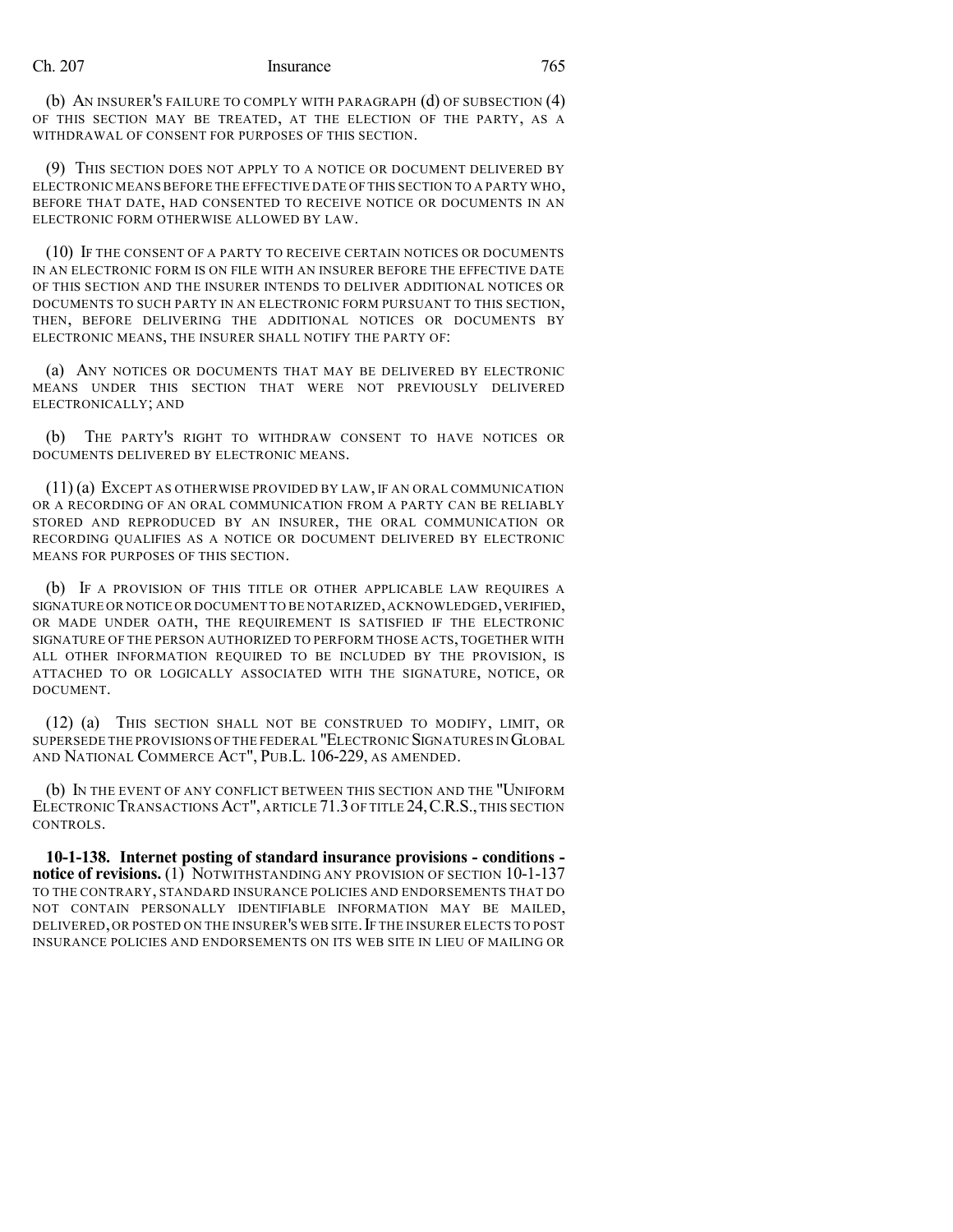DELIVERING THEM TO THE INSURED, IT SHALL COMPLY WITH ALL OF THE FOLLOWING CONDITIONS:

(a) THE POLICY AND ENDORSEMENTS MUST BE ACCESSIBLE ON THE WEB SITE AND REMAIN SO FOR AS LONG AS THE POLICY IS IN FORCE;

(b) THE POLICIES AND ENDORSEMENTS MUST BE POSTED IN A MANNER THAT ENABLES THE INSURED TO PRINT AND SAVE THE POLICY AND ENDORSEMENTS USING PROGRAMS OR APPLICATIONS THAT ARE WIDELY AVAILABLE ON THE INTERNET AND FREE TO USE:

(c) THE INSURER SHALL PROVIDE THE FOLLOWING INFORMATION IN, OR SIMULTANEOUSLY WITH, EACH DECLARATIONS PAGE PROVIDED AT THE TIME OF ISSUANCE OF THE INITIAL POLICY AND ANY RENEWALS OF THAT POLICY:

(I) ADESCRIPTION OF THE EXACT POLICY AND ENDORSEMENT FORMS PURCHASED BY THE INSURED;

(II) A METHOD BY WHICH THE INSURED MAY OBTAIN, UPON REQUEST AND WITHOUT CHARGE, A PAPER OR ELECTRONIC COPY OF EACH POLICY AND ENDORSEMENT PURCHASED BY THE INSURED; AND

(III) THE INTERNET ADDRESS WHERE THE INSURED'S POLICY AND ENDORSEMENTS ARE POSTED;

(d) THE INSURER SHALL ARCHIVE ITS EXPIRED POLICIES AND ENDORSEMENTS FOR AT LEAST FIVE YEARS AND MAKE THEM AVAILABLE UPON REQUEST; AND

(e) THE INSURER SHALL PROVIDE THE INSURED WITH NOTICE, IN THE SAME MANNER IN WHICH THE INSURER CUSTOMARILY COMMUNICATES WITH THE INSURED,  $\Omega$ F<sup>\*</sup>

(I) ANY CHANGES TO THE FORMS OR ENDORSEMENTS;

(II) THE INSURED'S RIGHT TO OBTAIN, UPON REQUEST AND WITHOUT CHARGE, A PAPER COPY OF THE FORMS OR ENDORSEMENTS; AND

(III) THE INTERNET ADDRESS WHERE THE FORMS OR ENDORSEMENTS ARE POSTED.

**SECTION 2. Act subject to petition - effective date - applicability.** (1) This act takes effect at 12:01 a.m. on the day following the expiration of the ninety-day period after final adjournment of the general assembly (August 6, 2014, if adjournment sine die is on May 7, 2014); except that, if a referendum petition is filed pursuant to section 1 (3) of article  $\dot{V}$  of the state constitution against this act or an item, section, or part of this act within such period, then the act, item, section, or part will not take effect unless approved by the people at the general election to be held in November 2014 and, in such case, will take effect on the date of the official declaration of the vote thereon by the governor.